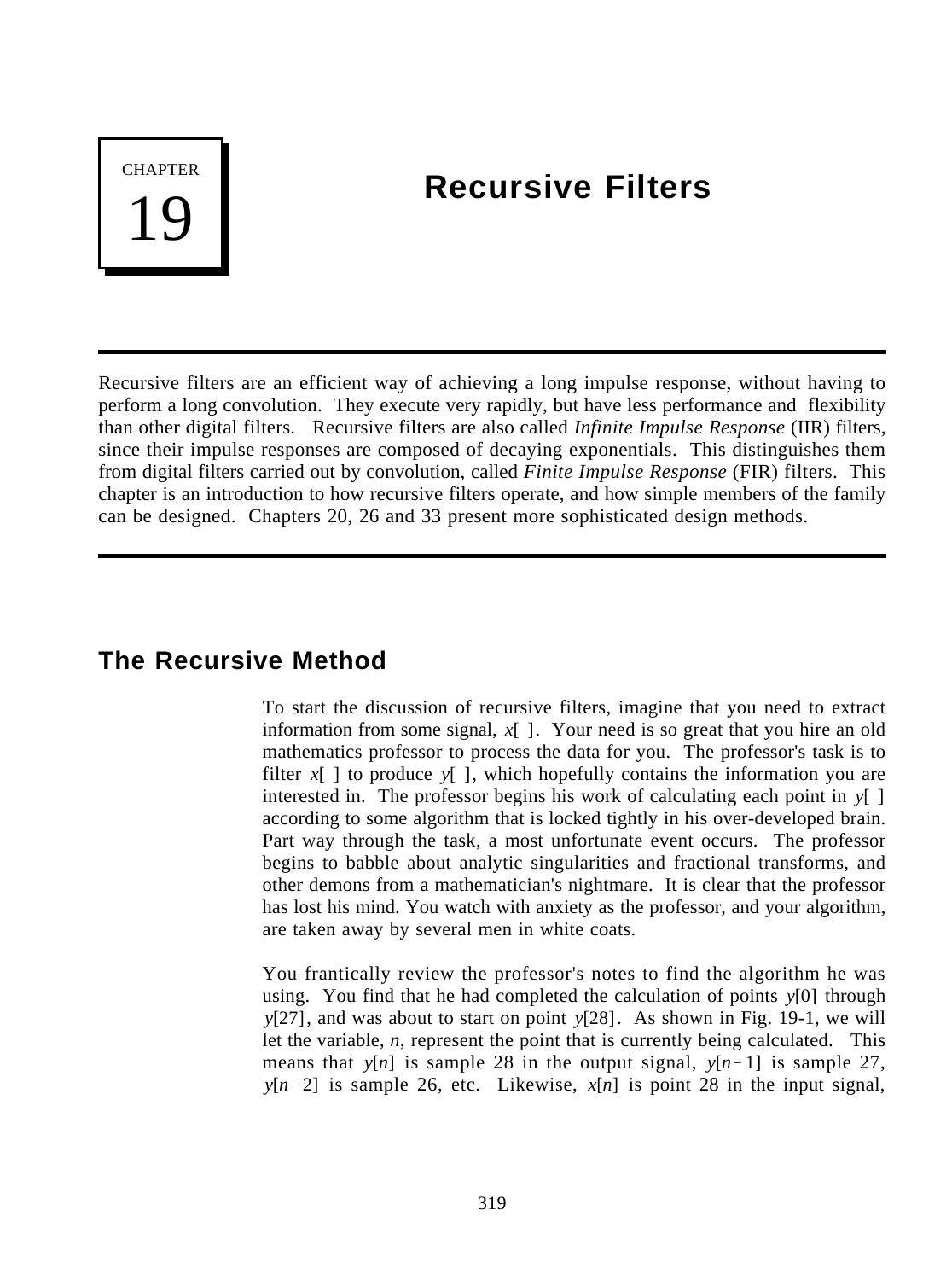$x[n-1]$  is point 27, etc. To understand the algorithm being used, we ask ourselves: "What information was available to the professor to calculate *y*[*n*], the sample currently being worked on?"

The most obvious source of information is the *input signal*, that is, the values:  $x[n], x[n-1], x[n-2], \dots$ . The professor could have been multiplying each point in the input signal by a coefficient, and adding the products together:

$$
y[n] = a_0 x[n] + a_1 x[n-1] + a_2 x[n-2] + a_3 x[n-3] + \cdots
$$

You should recognize that this is nothing more than simple convolution, with the coefficients:  $a_0$ ,  $a_1$ ,  $a_2$ ,  $\cdots$ , forming the convolution kernel. If this was all the professor was doing, there wouldn't be much need for this story, or this chapter. However, there is another source of information that the professor had access to: the *previously* calculated values of the output signal, held in: *y*[ $n-1$ ], *y*[ $n-2$ ], *y*[ $n-3$ ],  $\ldots$  Using this additional information, the algorithm would be in the form:

$$
y[n] = a_0 x[n] + a_1 x[n-1] + a_2 x[n-2] + a_3 x[n-3] + \cdots
$$
  
+ b<sub>1</sub> y[n-1] + b<sub>2</sub> y[n-2] + b<sub>3</sub> y[n-3] + \cdots

EQUATION 19-1

The recursion equation. In this equation, *x*[ ] is the input signal, *y*[ ]is the output signal, and the *a*'s and *b*'s are coefficients.

> In words, each point in the output signal is found by multiplying the values from the input signal by the "a" coefficients, multiplying the previously calculated values from the output signal by the "b" coefficients, and adding the products together. Notice that there isn't a value for  $b_0$ , because this corresponds to the sample being calculated. Equation 19-1 is called the **recursion equation**, and filters that use it are called **recursive filters**. The "a" and "b" values that define the filter are called the **recursion coefficients**. In actual practice, no more than about a dozen recursion coefficients can be used or the filter becomes unstable (i.e., the output continually increases or oscillates). Table 19-1 shows an example recursive filter program.

> Recursive filters are useful because they *bypass* a longer convolution. For instance, consider what happens when a delta function is passed through a recursive filter. The output is the filter's *impulse response*, and will typically be a sinusoidal oscillation that exponentially decays. Since this impulse response in infinitely long, recursive filters are often called *infinite impulse response* (IIR) filters. In effect, recursive filters *convolve* the input signal with a very long filter kernel, although only a few coefficients are involved.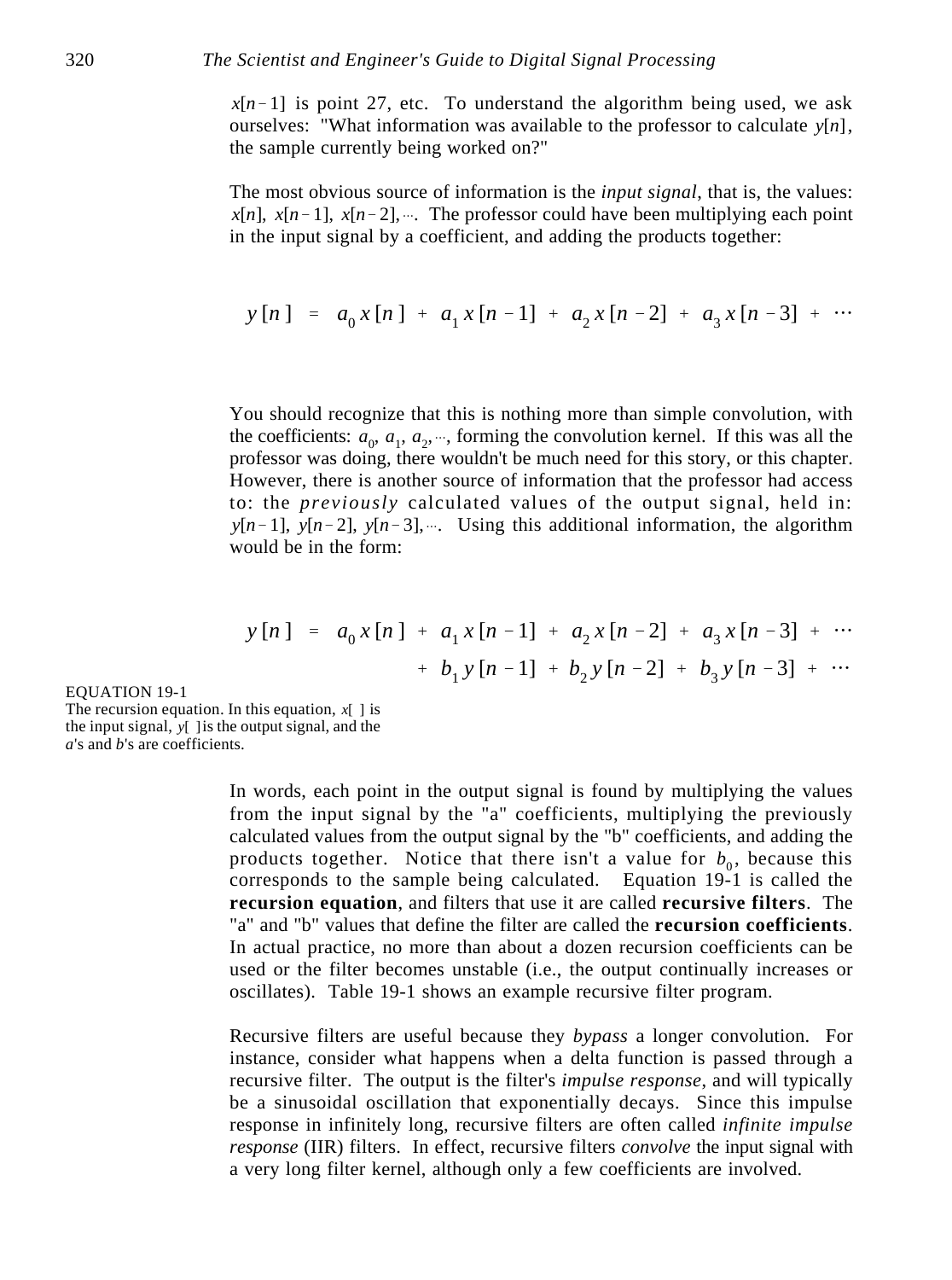

FIGURE 19-1

Recursive filter notation. The output sample being calculated,  $y[n]$ , is determined by the values from the input signal,  $x[n]$ ,  $x[n-1]$ ,  $x[n-2]$ ,  $\ldots$ , as well as the *previously* calculated values in the output signal,  $y[n-1]$ ,  $y[n-2]$ ,  $y[n-3]$ ,  $\ldots$ . These figures are shown for  $n = 28$ .

The relationship between the recursion coefficients and the filter's response is given by a mathematical technique called the **z-transform**, the topic of Chapter 33. For example, the z-transform can be used for such tasks as: converting between the recursion coefficients and the frequency response, combining cascaded and parallel stages into a single filter, designing recursive systems that mimic analog filters, etc. Unfortunately, the z-transform is very mathematical, and more complicated than most DSP *users* are willing to deal with. This is the realm of those that specialize in DSP.

There are three ways to find the recursion coefficients without having to understand the z-transform. First, this chapter provides design equations for several types of simple recursive filters. Second, Chapter 20 provides a "cookbook" computer program for designing the more sophisticated *Chebyshev* low-pass and high-pass filters. Third, Chapter 26 describes an iterative method for designing recursive filters with an *arbitrary* frequency response.

```
100 'RECURSIVE FILTER
110 '
120 DIM X[499] 'holds the input signal
130 DIM Y[499] 'holds the filtered output signal
140 '<br>150 GOSUB XXXX
150 GOSUB XXXX <sup>'mythical subroutine to calculate the recursion 160</sup><br>160 'coefficients: A0, A1, A2, B1, B2
                                   ' coefficients: A0, A1, A2, B1, B2
170 '
180 GOSUB XXXX The imput data imput data in the input data who with the input data
190 '
200 FOR I% = 2 TO 499
210 Y[I%] = A0*X[I%] + A1*X[I%-1] + A2*X[I%-2] + B1*Y[I%-1] + B2*Y[I%-2]
220 NEXT I%
230 '
240 END
```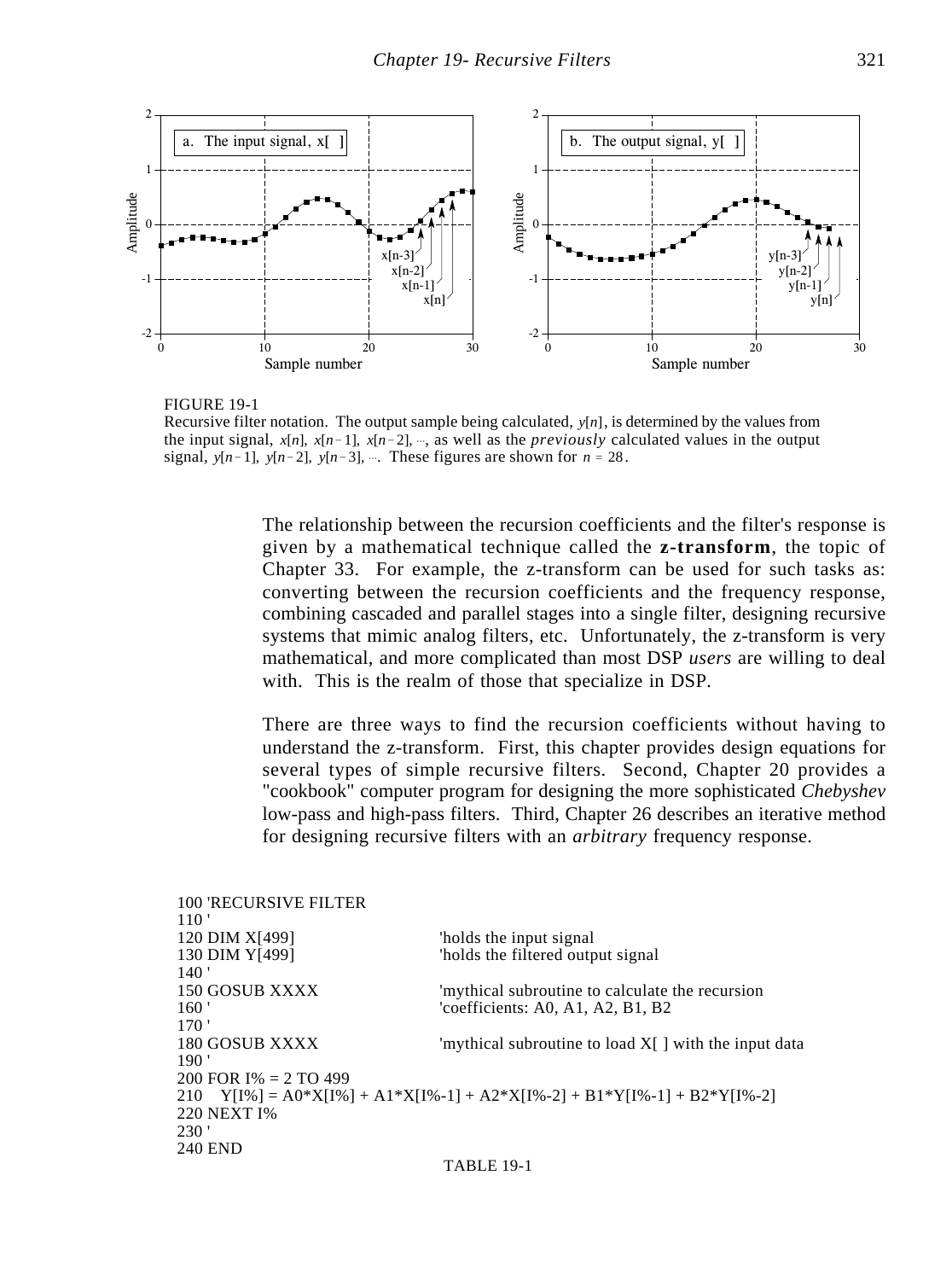

FIGURE 19-2

Single pole low-pass filter. Digital recursive filters can mimic analog filters composed of resistors and capacitors. As shown in this example, a single pole low-pass recursive filter smoothes the edge of a step input,

# **Single Pole Recursive Filters**

Figure 19-2 shows an example of what is called a **single pole** low-pass filter. This recursive filter uses just two coefficients,  $a_0 = 0.15$  and  $b_1 = 0.85$ . For this example, the input signal is a step function. As you should expect for a low-pass filter, the output is a smooth rise to the steady state level. This figure also shows something that ties into your knowledge of electronics. This lowpass recursive filter is completely analogous to an electronic low-pass filter composed of a single resistor and capacitor.

The beauty of the recursive method is in its ability to create a wide variety of responses by changing only a few parameters. For example, Fig. 19-3 shows a filter with three coefficients:  $a_0 = 0.93$ ,  $a_1 = -0.93$  and  $b_1 = 0.86$ . As shown by the similar step responses, this digital filter mimics an electronic RC high-pass filter.

These single pole recursive filters are definitely something you want to keep in your DSP toolbox. You can use them to process digital signals just as you would use RC networks to process analog electronic signals. This includes everything you would expect: DC removal, high-frequency noise suppression, wave shaping, smoothing, etc. They are easy to program, fast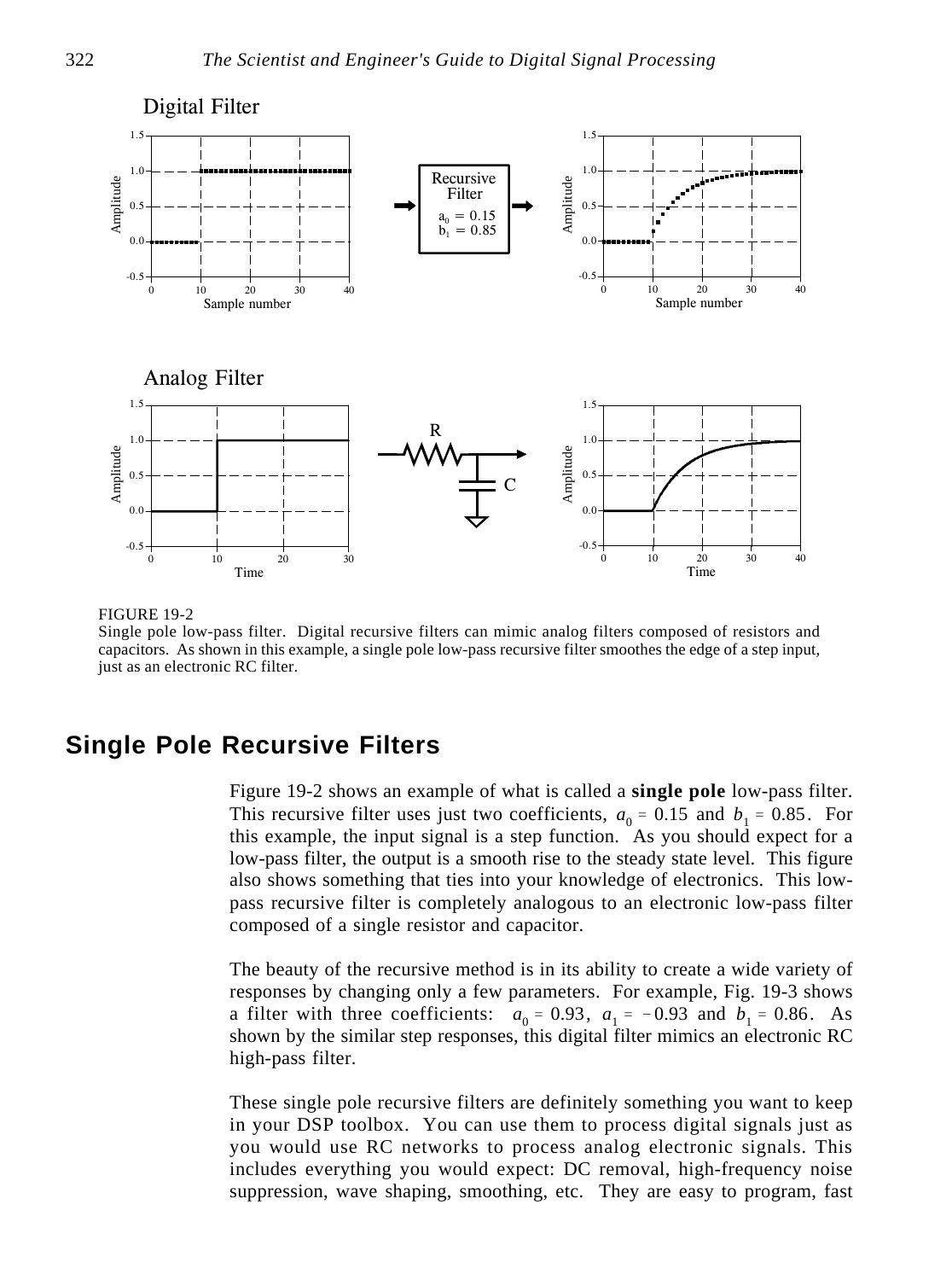

FIGURE 19-3

Single pole high-pass filter. Proper coefficient selection can also make the recursive filter mimic an electronic RC high-pass filter. These single pole recursive filters can be used in DSP just as you would use RC circuits in analog electronics.

to execute, and produce few surprises. The coefficients are found from these simple equations:

| EQUATION 19-2<br>Single pole low-pass filter. The filter's<br>response is controlled by the parameter, $x$ ,<br>a value between zero and one. | $a_0 = 1-x$<br>$b_1 = x$ |
|-----------------------------------------------------------------------------------------------------------------------------------------------|--------------------------|
| $E$ $\Omega$ LATION 10.2                                                                                                                      | $a_0 = (1+x)$            |

EQUATION 19-3 Single pole high-pass filter.

 (1%*x* )/2  $a_1 = -(1+x)/2$  $b_1 = x$ 

The characteristics of these filters are controlled by the parameter, *x*, a value between zero and one. Physically, *x* is the amount of *decay* between adjacent samples. For instance, *x* is 0.86 in Fig. 19-3, meaning that the value of each sample in the output signal is 0.86 the value of the sample before it. The higher the value of *x*, the slower the decay. Notice that the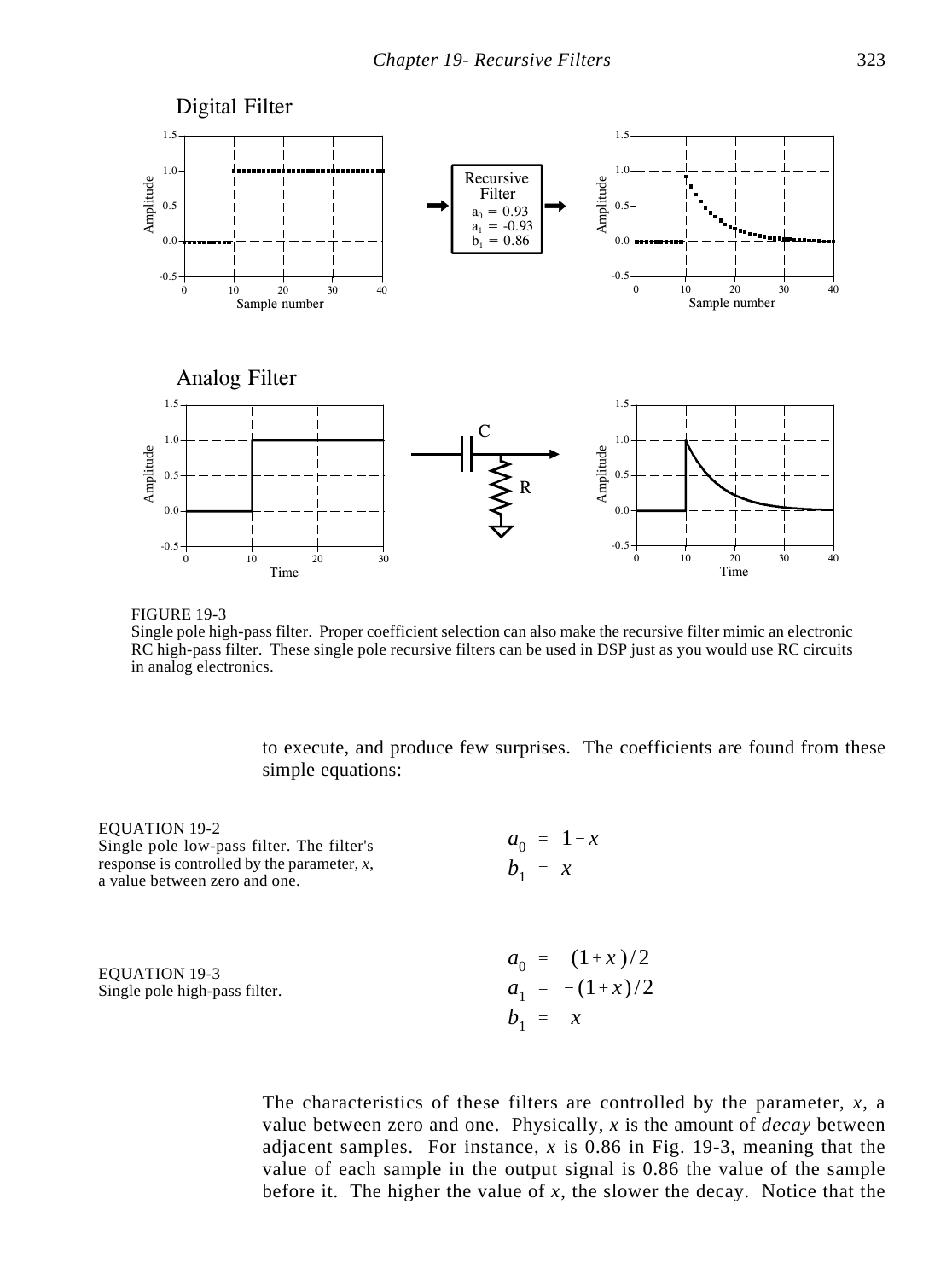

FIGURE 19-4

Example of single pole recursive filters. In (a), a high frequency burst rides on a slowly varying signal. In (b), single pole low-pass and high-pass filters are used to separate the two components. The low-pass filter uses *x*

filter becomes *unstable* if *x* is made greater than one. That is, any nonzero value on the input will make the output increase until an overflow occurs.

The value for *x* can be directly specified, or found from the desired *time constant* of the filter. Just as  $R \times C$  is the number of seconds it takes an RC circuit to decay to 36.8% of its final value, *d* is the number of samples it takes for a recursive filter to decay to this same level:

### EQUATION 19-4

Time constant of single pole filters. This equation relates the amount of decay between samples, *x*, with the filter's time constant, *d*, the number of samples for the filter to decay to 36.8%.

 $x = e^{-1/d}$ 

For instance, a sample-to-sample decay of  $x = 0.86$  corresponds to a time constant of  $d = 6.63$  samples (as shown in Fig 19-3). There is also a fixed relationship between *x* and the -3dB *cutoff frequency*,  $f_c$ , of the digital filter:

## EQUATION 19-5

Cutoff frequency of single pole filters. The amount of decay between samples, *x*, is related to the cutoff frequency of the filter,  $f_c$ , a value between 0 and 0.5.

 $x = e^{-2\pi f_c}$ 

This provides three ways to find the "a" and "b" coefficients, starting with the time constant, the cutoff frequency, or just directly picking *x*.

Figure 19-4 shows an example of using single pole recursive filters. In (a), the original signal is a smooth curve, except a burst of a high frequency sine wave. Figure (b) shows the signal after passing through low-pass and high-pass filters. The signals have been separated fairly well, but not perfectly, just as if simple RC circuits were used on an analog signal.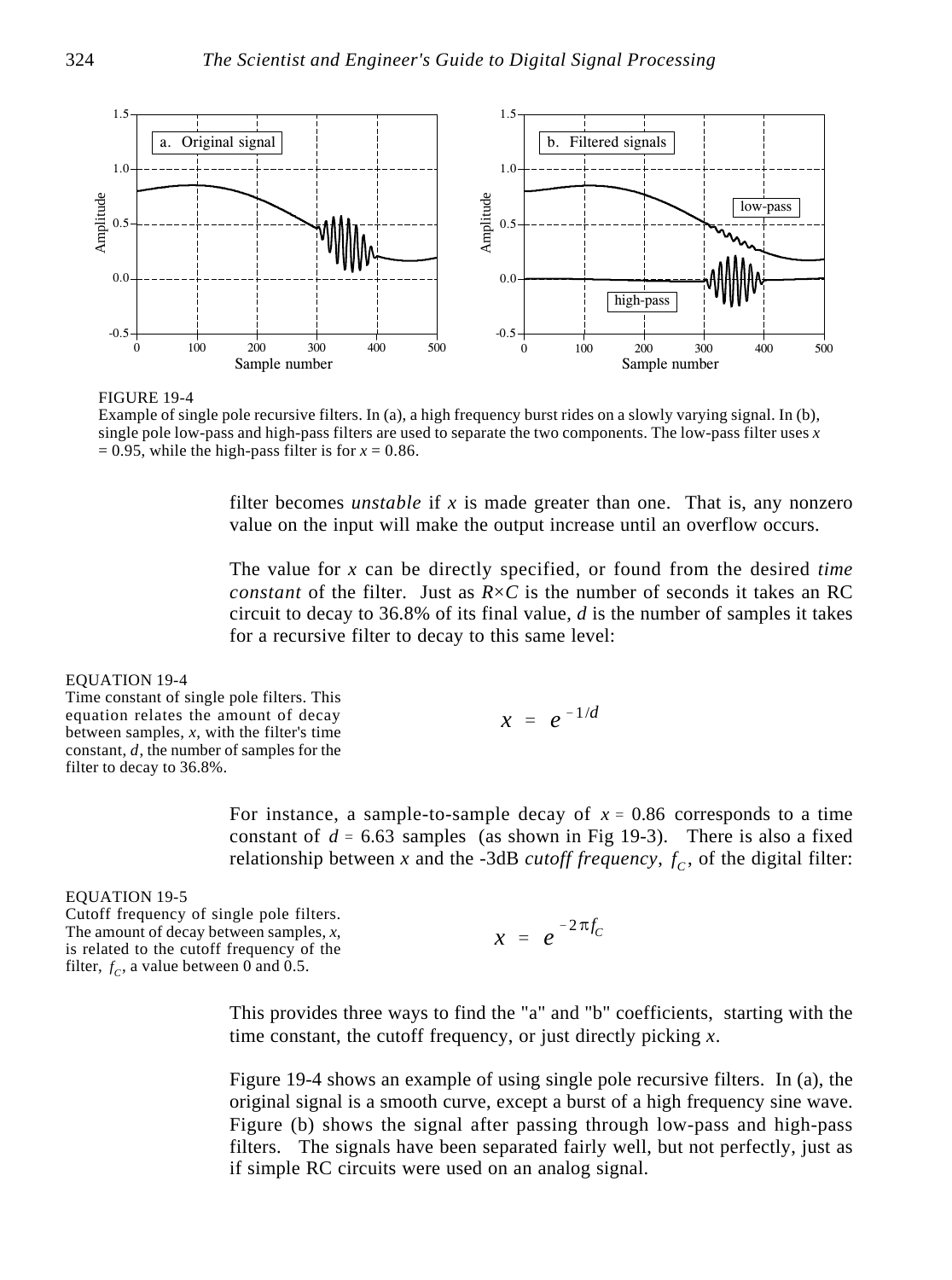

### FIGURE 19-5

Single pole frequency responses. Figures (a) and (b) show the frequency responses of highpass and low-pass single pole recursive filters, respectively. Figure (c) shows the frequency response of a cascade of four low-pass filters. The frequency response of recursive filters is not always what you expect, especially if the filter is pushed to extreme limits. For example, the  $f_C$  = 0.25 curve in (c) is quite useless. Many factors are to blame, including: aliasing, roundoff noise, and the nonlinear phase response.



Figure 19-5 shows the frequency responses of various single pole recursive filters. These curves are obtained by passing a delta function through the filter to find the filter's impulse response. The FFT is then used to convert the impulse response into the frequency response. In principle, the impulse response is infinitely long; however, it decays below the single precision roundoff noise after about 15 to 20 time constants. For example, when the time constant of the filter is  $d = 6.63$  samples, the impulse response can be contained in about 128 samples.

The key feature in Fig. 19-5 is that single pole recursive filters have little ability to separate one band of frequencies from another. In other words, they perform well in the time domain, and poorly in the frequency domain. The frequency response can be improved slightly by cascading several stages. This can be accomplished in two ways. First, the signal can be passed through the filter several times. Second, the z-transform can be used to find the recursion coefficients that combine the cascade into a single stage. Both ways work and are commonly used. Figure (c) shows the frequency response of a cascade of four low-pass filters. Although the stopband attenuation is significantly improved, the roll-off is still terrible. If you need better performance in the frequency domain, look at the Chebyshev filters of the next chapter.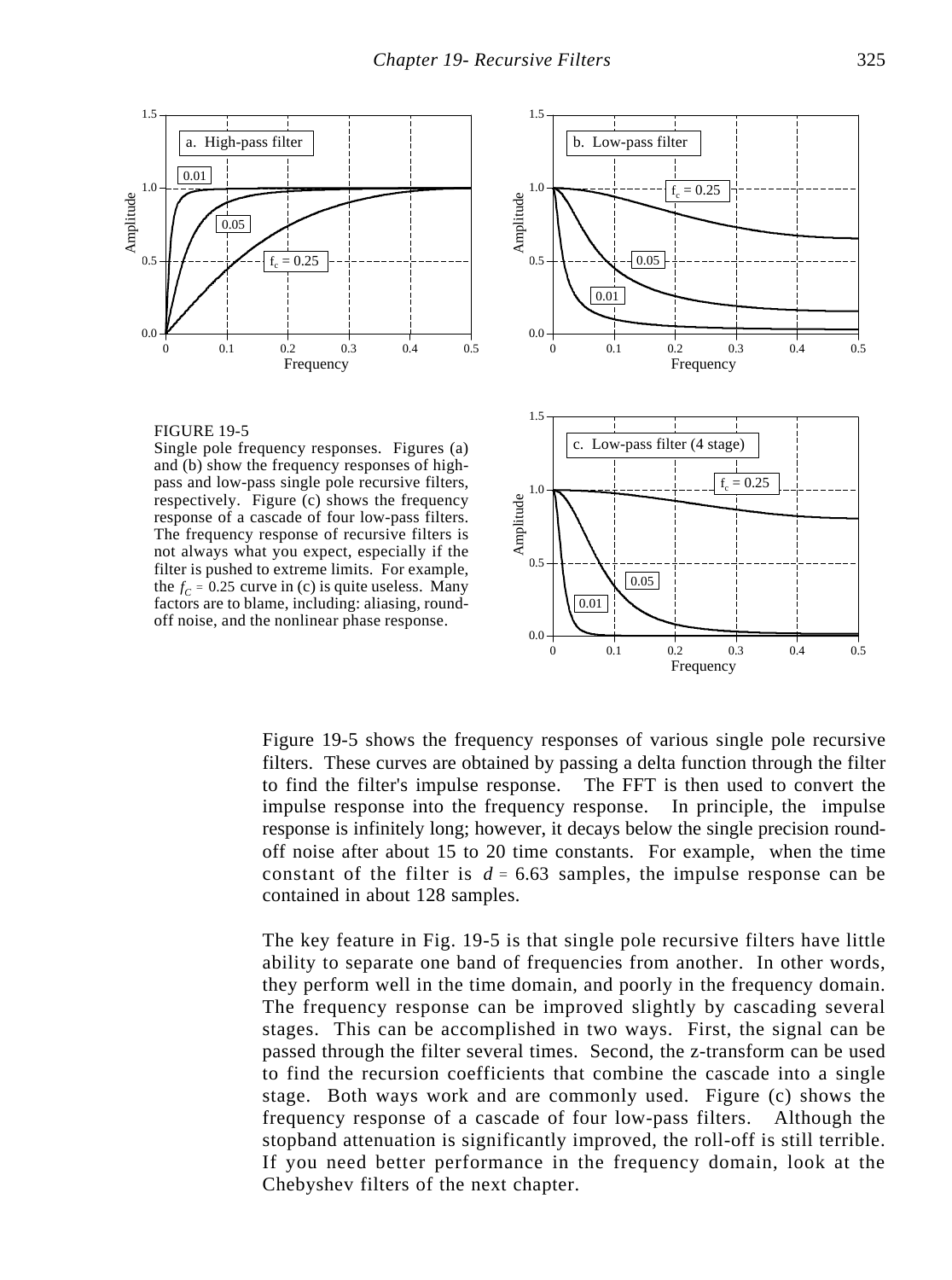The four stage low-pass filter is comparable to the Blackman and Gaussian filters (relatives of the moving average, Chapter 15), but with a much faster execution speed. The design equations for a four stage low-pass filter are:

| <b>EQUATION 19-6</b>                                                                          | $a_0 = (1-x)^4$ |
|-----------------------------------------------------------------------------------------------|-----------------|
| Four stage low-pass filter. These equations                                                   | $b_1 = 4x$      |
| provide the "a" and "b" coefficients for a<br>cascade of four single pole low-pass filters.   | $b_2 = -6x^2$   |
| The relationship between $x$ and the cutoff<br>frequency of this filter is given by Eq. 19-5, | $b_2 = 4x^3$    |
| with the $2\pi$ replaced by 14.445.                                                           | $b_4 = -x^4$    |

# **Narrow-band Filters**

A common need in electronics and DSP is to isolate a narrow band of frequencies from a wider bandwidth signal. For example, you may want to eliminate 60 hertz interference in an instrumentation system, or isolate the signaling tones in a telephone network. Two types of frequency responses are available: the *band-pass* and the *band-reject* (also called a **notch filter**). Figure 19-6 shows the frequency response of these filters, with the recursion coefficients provided by the following equations:

# EQUATION 19-7

Band-pass filter. An example frequency response is shown in Fig. 19-6a. To use these equations, first select the center frequency, *f*, and the bandwidth, *BW.* Both of these are expressed as a fraction of the sampling rate, and therefore in the range of 0 to 0.5. Next, calculate *R*, and then *K*, and then the recursion coefficients.

### EQUATION 19-8

Band-reject filter. This filter is commonly called a notch filter. Example frequency responses are shown in Fig. 19-6b.

 $a_0 = 1 - K$  $a_1 = 2(K-R) \cos(2\pi f)$  $a_2 = R^2 - K$  $b_1 = 2R \cos(2\pi f)$  $b_2 = -R^2$ 

$$
a_0 = K
$$
  
\n
$$
a_1 = -2K \cos(2\pi f)
$$
  
\n
$$
a_2 = K
$$
  
\n
$$
b_1 = 2R \cos(2\pi f)
$$
  
\n
$$
b_2 = -R^2
$$

where:

$$
K = \frac{1 - 2R\cos(2\pi f) + R^2}{2 - 2\cos(2\pi f)}
$$
  

$$
R = 1 - 3BW
$$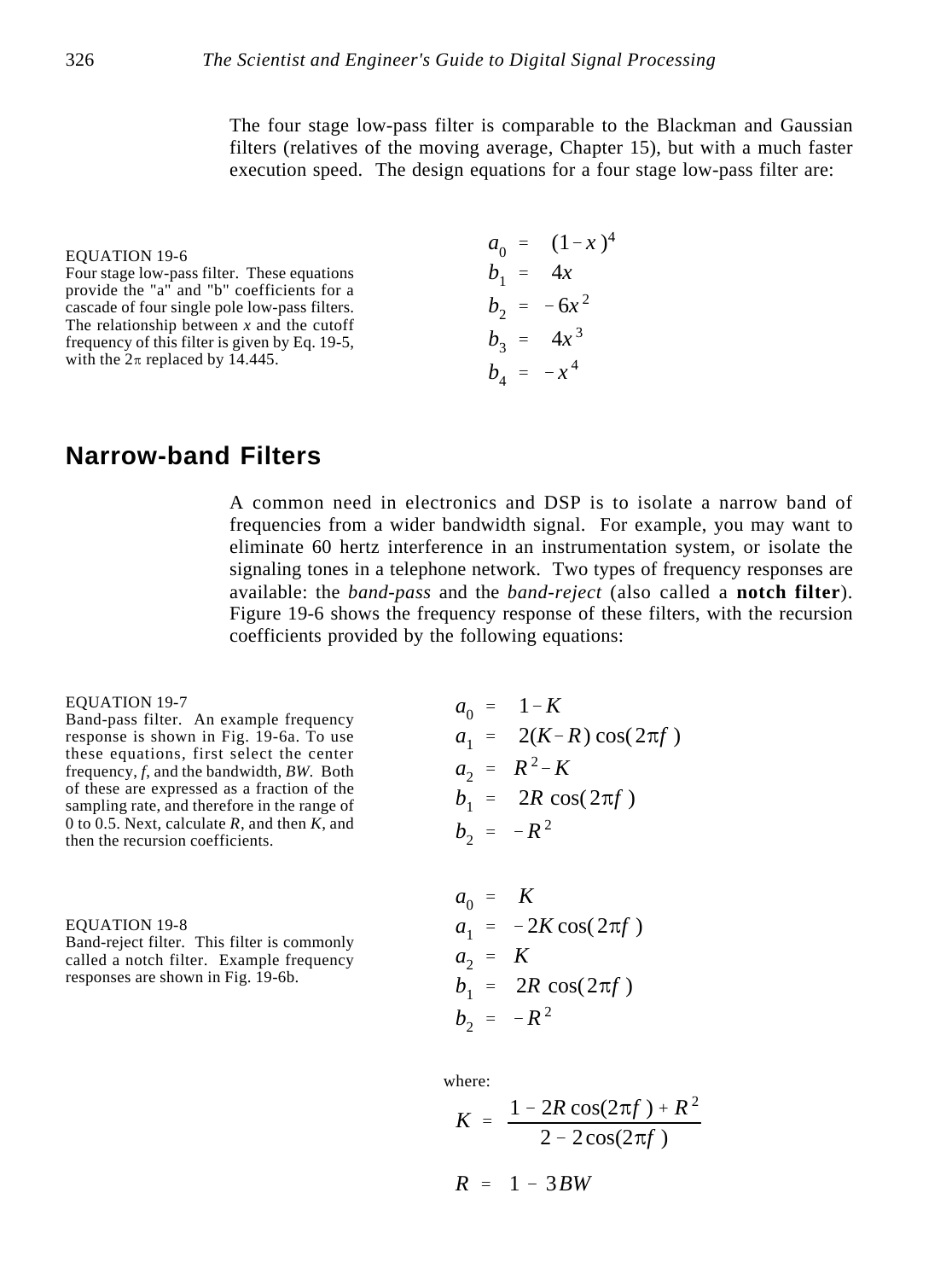



### FIGURE 19-6

Characteristics of narrow-band filters. Figure (a) and (b) shows the frequency responses of various band-pass and band-reject filters. The step response of the band-reject filter is shown in (c). The band-reject (notch) filter is useful for removing 60 Hz and similar interference from time domain encoded waveforms.

> Two parameters must be selected before using these equations: *f*, the center frequency, and *BW*, the bandwidth (measured at an amplitude of 0.707). Both of these are expressed as a fraction of the sampling frequency, and therefore must be between 0 and 0.5. From these two specified values, calculate the intermediate variables: *R* and *K*, and then the recursion coefficients.

> As shown in (a), the band-pass filter has relatively large *tails* extending from the main peak. This can be improved by cascading several stages. Since the design equations are quite long, it is simpler to implement this cascade by filtering the signal several times, rather than trying to find the coefficients needed for a single filter.

> Figure (b) shows examples of the band-reject filter. The narrowest bandwidth that can be obtain with single precision is about 0.0003 of the sampling frequency. When pushed beyond this limit, the attenuation of the notch will degrade. Figure (c) shows the step response of the band-reject filter. There is noticeable overshoot and ringing, but its amplitude is quite small. This allows the filter to remove narrowband interference (60 Hz and the like) with only a minor distortion to the time domain waveform.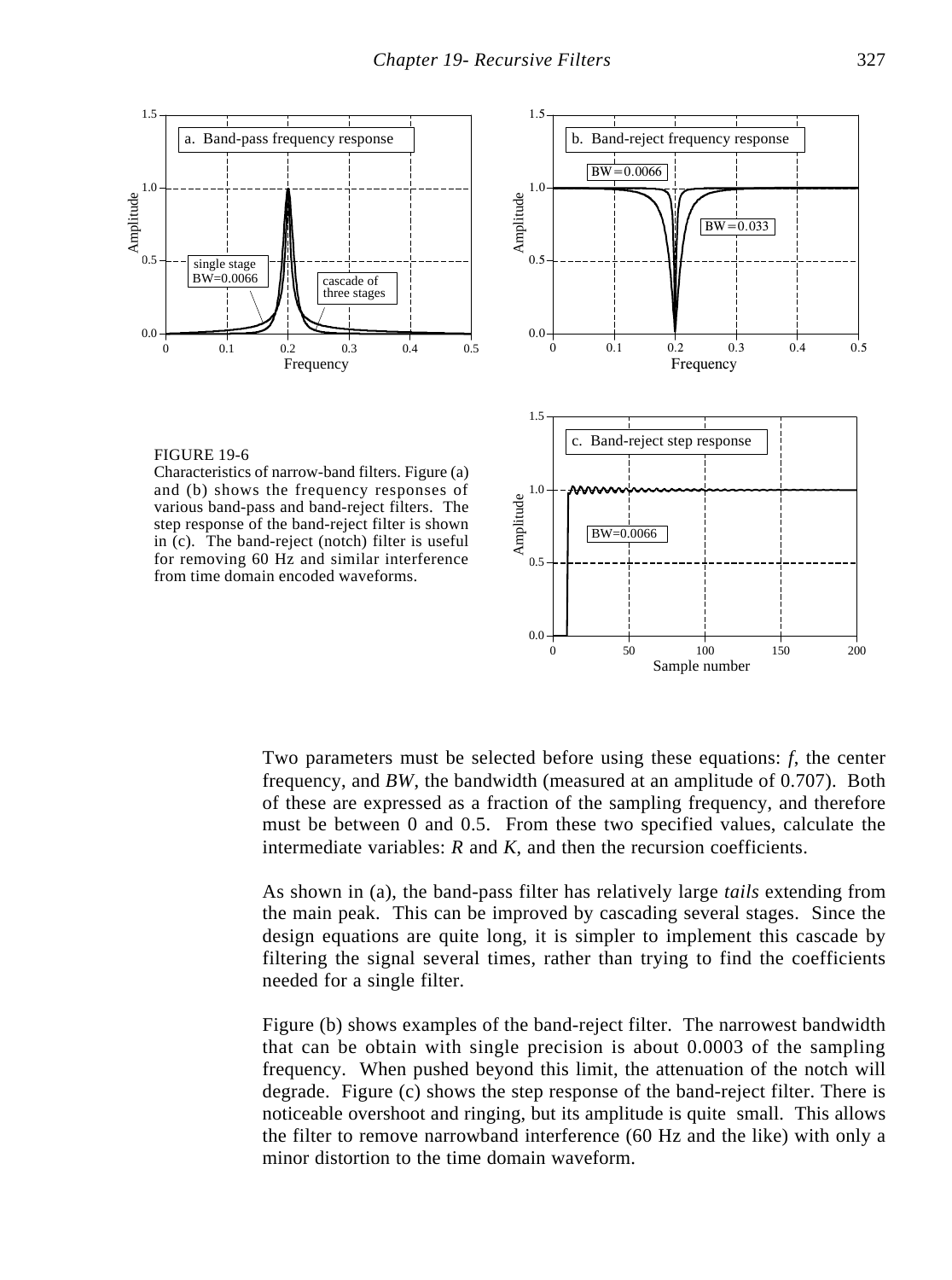# **Phase Response**

There are three types of *phase response* that a filter can have: **zero phase**, **linear phase**, and **nonlinear phase**. An example of each of these is shown in Figure 19-7. As shown in (a), the *zero phase* filter is characterized by an impulse response that is symmetrical around sample zero. The actual shape doesn't matter, only that the negative numbered samples are a mirror image of the positive numbered samples. When the Fourier transform is taken of this symmetrical waveform, the phase will be entirely zero, as shown in (b).

The disadvantage of the zero phase filter is that it requires the use of negative indexes, which can be inconvenient to work with. The linear phase filter is a way around this. The impulse response in (d) is identical to that shown in (a), except it has been shifted to use only positive numbered samples. The impulse response is still symmetrical between the left and right; however, the location of symmetry has been shifted from zero. This shift results in the phase, (e), being a *straight line*, accounting for the name: *linear phase*. The slope of this straight line is directly proportional to the amount of the shift. Since the shift in the impulse response does nothing but produce an identical shift in the output signal, the linear phase filter is equivalent to the zero phase filter for most purposes.

Figure (g) shows an impulse response that is *not* symmetrical between the left and right. Correspondingly, the phase, (h), is *not* a straight line. In other words, it has a *nonlinear phase*. Don't confuse the terms: *nonlinear and linear phase* with the concept of *system linearity* discussed in Chapter 5. Although both use the word *linear*, they are not related.

Why does anyone care if the phase is linear or not? Figures (c), (f), and (i) show the answer. These are the **pulse responses** of each of the three filters. The pulse response is nothing more than a positive going step response followed by a negative going step response. The pulse response is used here because it displays what happens to both the rising and falling edges in a signal. Here is the important part: zero and linear phase filters have left and right edges that look the *same*, while nonlinear phase filters have left and right edges that look *different*. Many applications cannot tolerate the left and right edges looking different. One example is the display of an oscilloscope, where this difference could be misinterpreted as a feature of the signal being measured. Another example is in video processing. Can you imagine turning on your TV to find the left ear of your favorite actor looking different from his right ear?

It is easy to make an FIR (finite impulse response) filter have a linear phase. This is because the impulse response (filter kernel) is directly *specified* in the design process. Making the filter kernel have left-right symmetry is all that is required. This is not the case with IIR (recursive) filters, since the recursion coefficients are what is specified, not the impulse response. The impulse response of a recursive filter is *not* symmetrical between the left and right, and therefore has a *nonlinear* phase.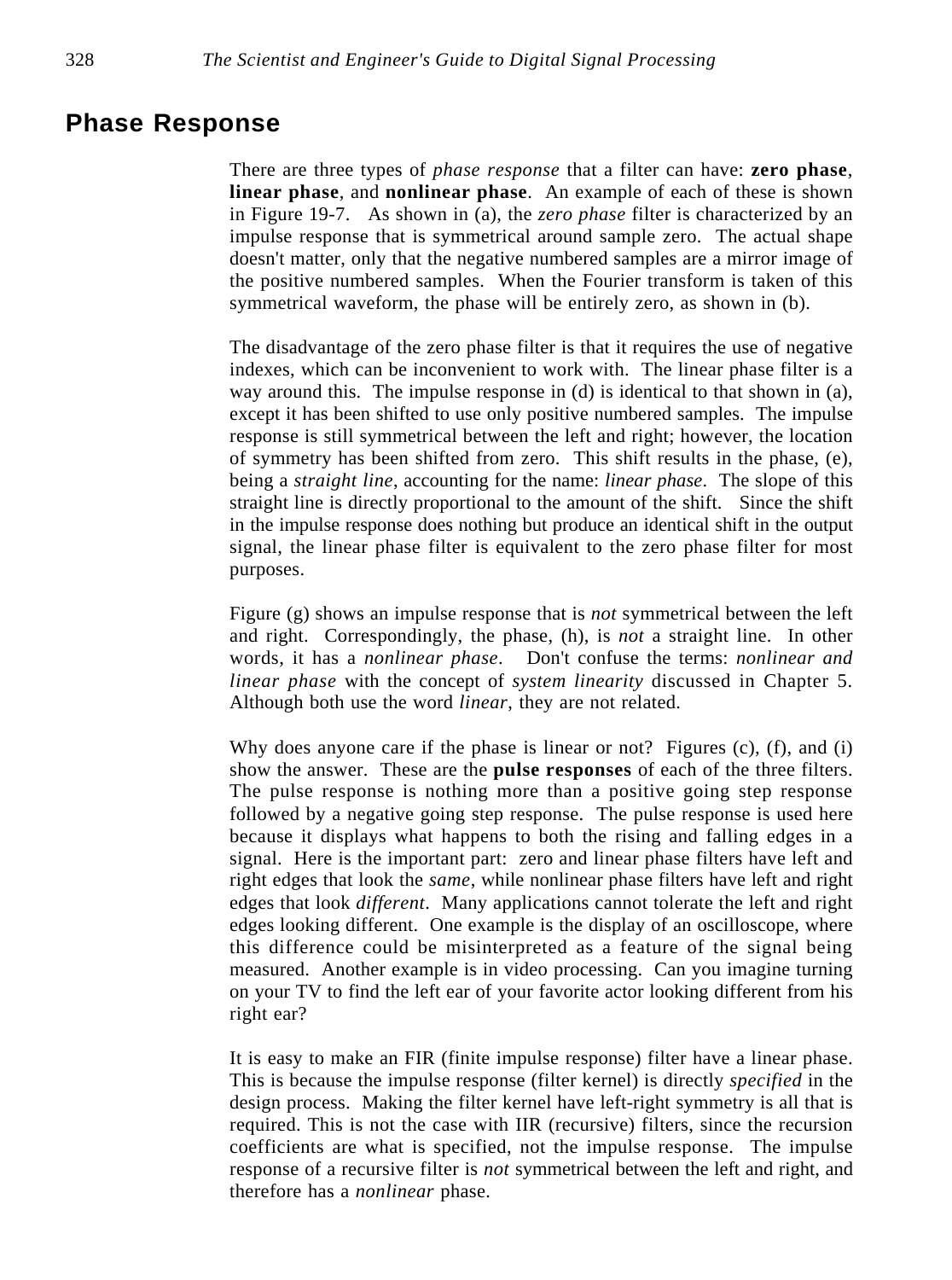

### FIGURE 19-7

Zero, linear, and nonlinear phase filters. A *zero phase* filter has an impulse response that has left-right symmetry around sample number zero, as in (a). This results in a frequency response that has a phase composed entirely of zeros, as in (b). Zero phase impulse responses are desirable because their step responses are symmetrical between the top and bottom, making the left and right edges of pulses look the same, as is shown in (c). *Linear phase* filters have left-right symmetry, but not around sample zero, as illustrated in (d). This results in a phase that is linear, that is, a straight line, as shown in (e). The linear phase pulse response, shown in (f), has all the advantages of the zero phase pulse response. In comparison, the impulse responses of *nonlinear phase* filters are not symmetrical between the left and right, as in (g), and the phases are not a straight line, as in (h). The worst part is that the left and right edges of the pulse response are not the same, as shown in (i).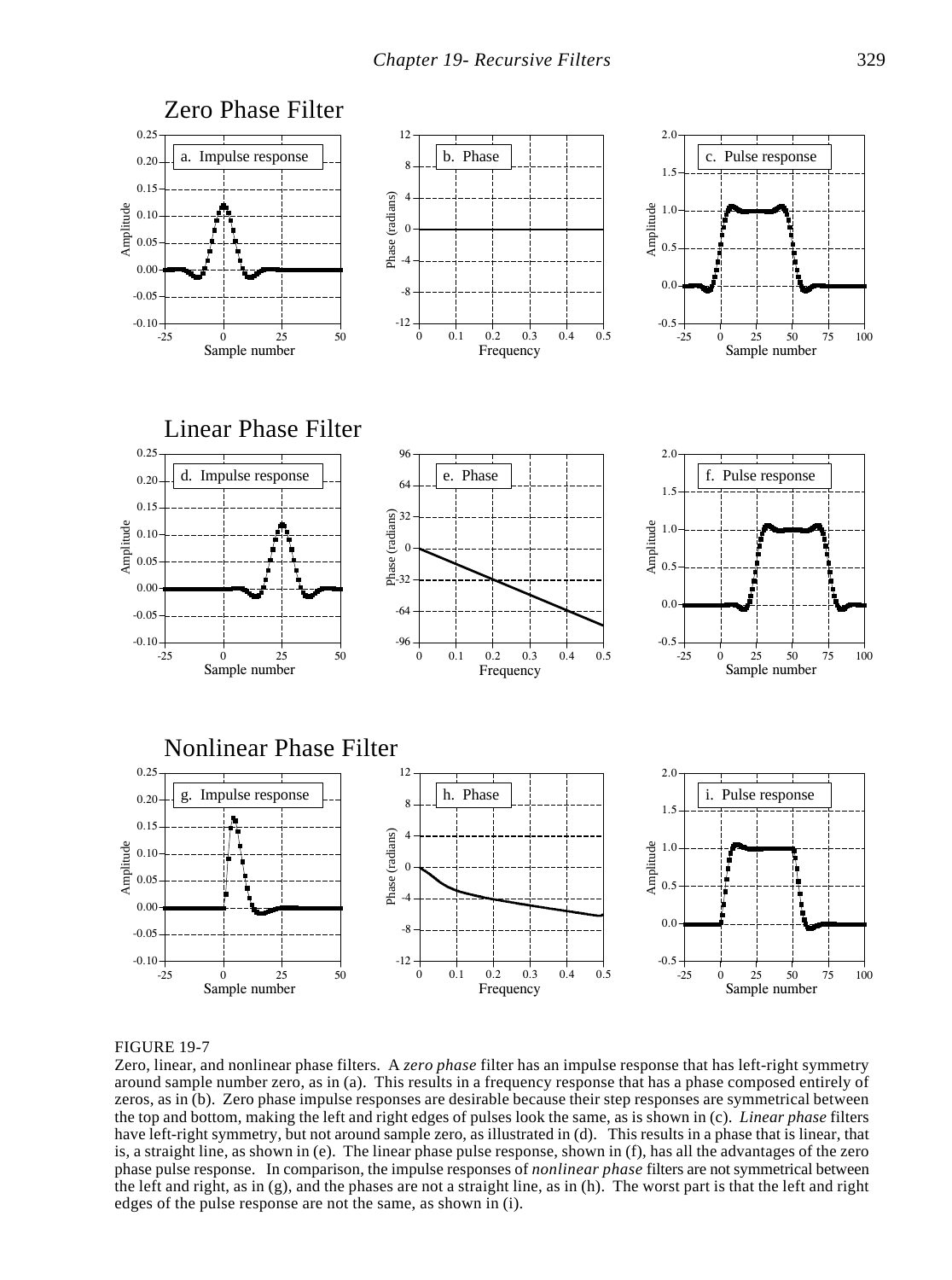Analog electronic circuits have this same problem with the phase response. Imagine a circuit composed of resistors and capacitors sitting on your desk. If the input has always been zero, the output will also have always been zero. When an impulse is applied to the input, the capacitors quickly charge to some value and then begin to exponentially decay through the resistors. The impulse response (i.e., the output signal) is a combination of these various decaying exponentials. The impulse response *cannot* be symmetrical, because the output was zero before the impulse, and the exponential decay never quite reaches a value of zero again. Analog filter designers attack this problem with the **Bessel filter**, presented in Chapter 3. The Bessel filter is designed to have as linear phase as possible; however, it is far below the performance of digital filters. The ability to provide an *exact* linear phase is a clear advantage of digital filters.

Fortunately, there is a simple way to modify recursive filters to obtain a *zero phase*. Figure 19-8 shows an example of how this works. The input signal to be filtered is shown in (a). Figure (b) shows the signal after it has been filtered by a single pole low-pass filter. Since this is a nonlinear phase filter, the left and right edges do not look the same; they are inverted versions of each other. As previously described, this recursive filter is implemented by starting at sample 0 and working toward sample 150, calculating each sample along the way.

Now, suppose that instead of moving from sample 0 toward sample 150, we start at sample 150 and move toward sample 0. In other words, each sample in the output signal is calculated from input and output samples to the *right* of the sample being worked on. This means that the recursion equation, Eq. 19-1, is changed to:

$$
y[n] = a_0 x[n] + a_1 x[n+1] + a_2 x[n+2] + a_3 x[n+3] + \cdots
$$
  
+ b<sub>1</sub> y[n+1] + b<sub>2</sub> y[n+2] + b<sub>3</sub> y[n+3] + \cdots

EQUATION 19-9 The *reverse* recursion equation. This is the same as Eq. 19-1, except the signal is filtered from left-to-right, instead of right-to-left.

> Figure (c) shows the result of this **reverse filtering**. This is analogous to passing an analog signal through an electronic RC circuit while running time *backwards*. !esrevinu eht pu-wercs nac lasrever emit -noituaC

> Filtering in the reverse direction does not produce any benefit in itself; the filtered signal still has left and right edges that do not look alike. The magic happens when forward and reverse filtering are *combined*. Figure (d) results from filtering the signal in the forward direction and then filtering again in the reverse direction. Voila! This produces a *zero phase* recursive filter. In fact, *any* recursive filter can be converted to zero phase with this **bidirectional filtering** technique. The only penalty for this improved performance is a factor of two in execution time and program complexity.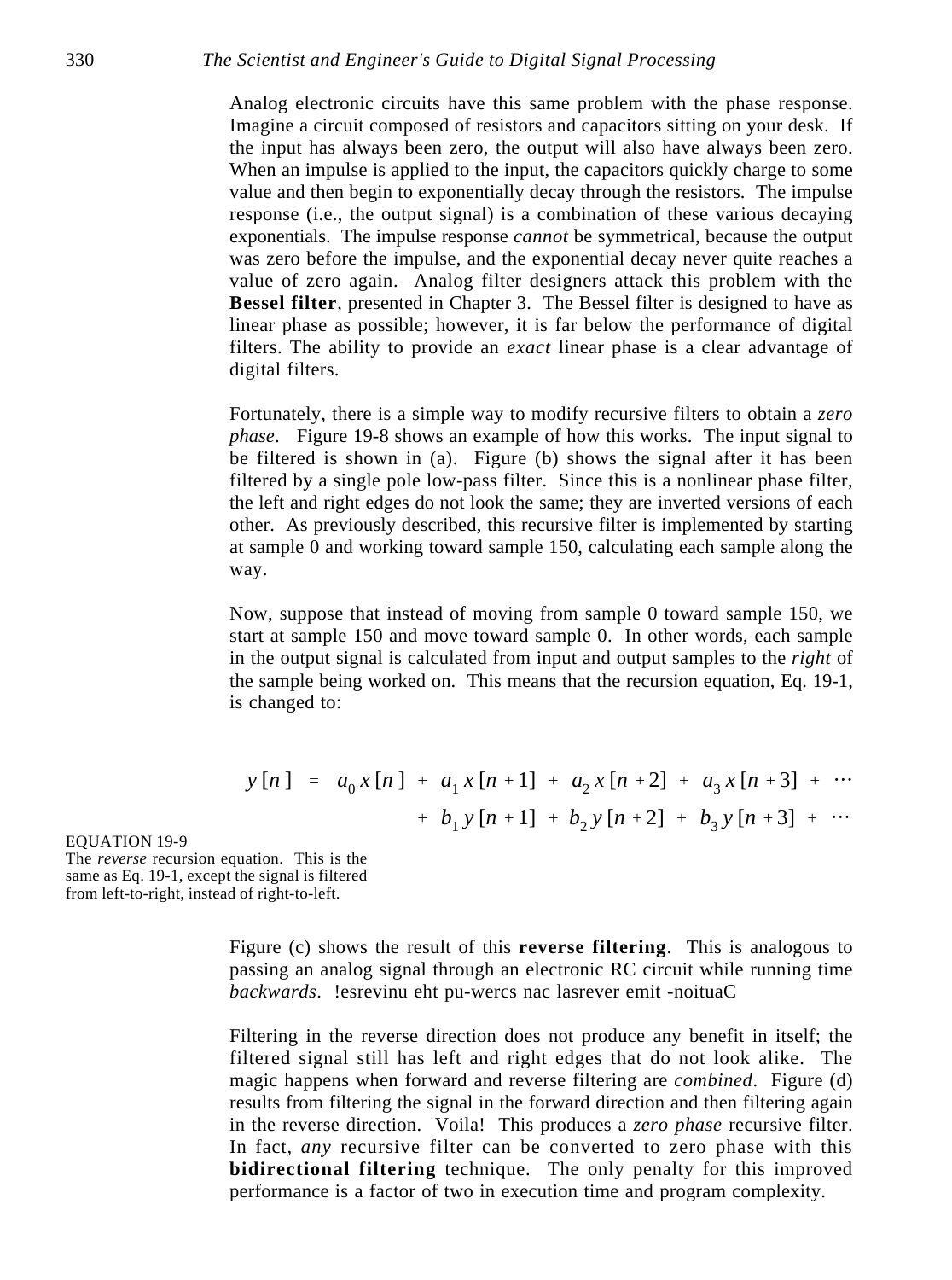



How do you find the impulse and frequency responses of the overall filter? The magnitude of the frequency response is the same for each direction, while the phases are opposite in sign. When the two directions are combined, the magnitude becomes *squared*, while the phase cancels to *zero*. In the time domain, this corresponds to convolving the original impulse response with a left-for-right flipped version of itself. For instance, the impulse response of a

FIGURE 19-8

Bidirectional recursive filtering. A rectangular pulse input signal is shown in (a). Figure (b) shows the signal after being filtered with a single pole recursive low-pass filter, passing from *left-to-right*. In (c), the signal has been processed in the same manner, except with the filter moving *right-to-left*. Figure (d) shows the signal after being filtered both *left-to-right* and then *right-to-left*. Any recursive filter can be made zero phase by using this technique.